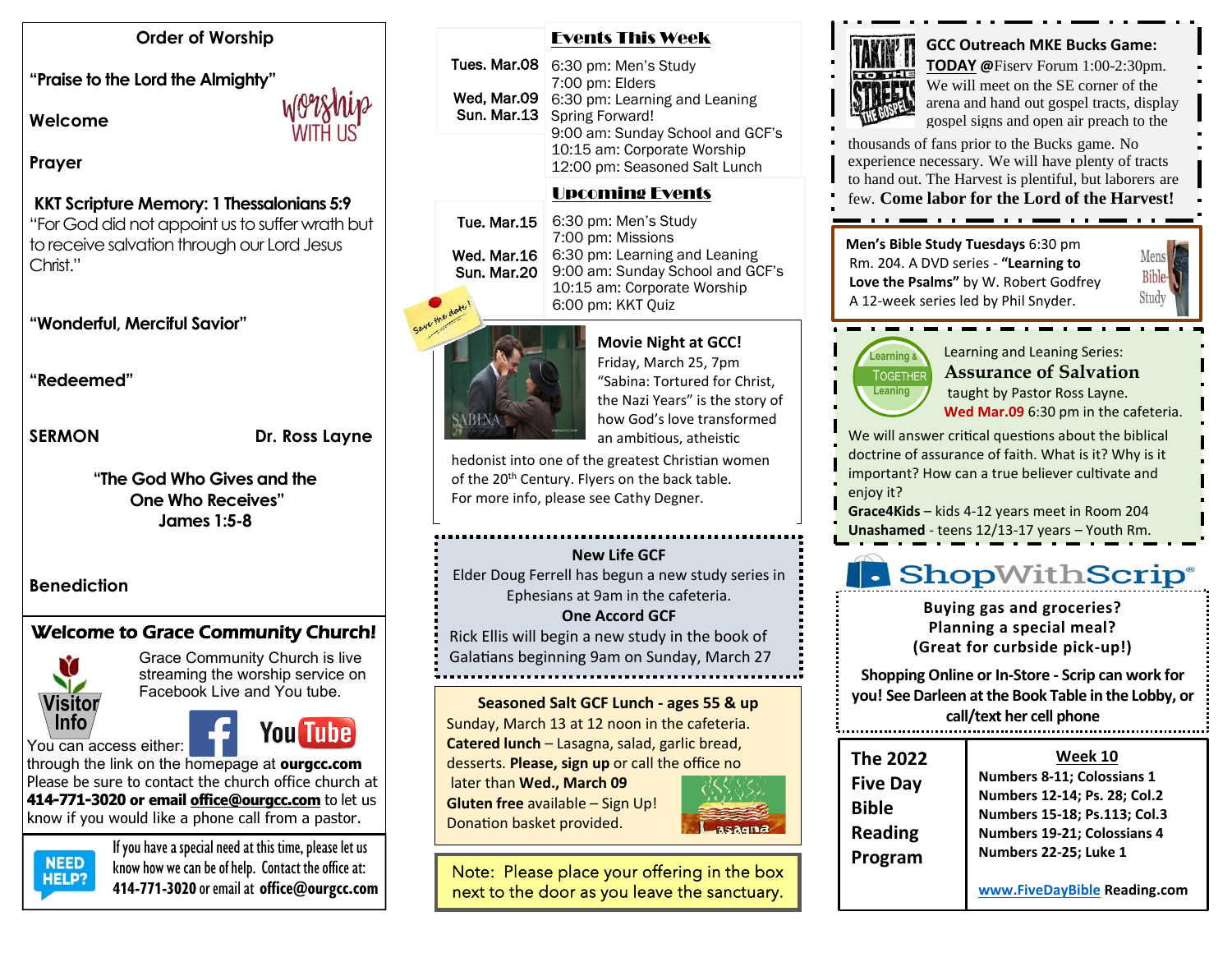#### ANNIVERSARIES

**Mar.04:** John and Evelyn Jackelen **Mar.05:** Jon and Kim Ungemach



#### **BIRTHDAYS**

**Mar.05: Mickey Frank, John Neustifter Mar.06:** Zaida Jaquez, Angela Langer **Mar.07:** Roger Smith **Mar.09:** Rick Ellis, Pastor Ross Layne **Mar.12:** Danny Balderas, Dean Mertins **Mar.14:** Jamilla Phillipson, Shyla Pitel **Mar.17:** Kathy Ellenbecker

## *Today I will pray for:*

#### **Our Church Family**

- **\* Alan M. -** healing
- **\* Kathleen C. –** Healing
- **\* Tim C-** Healing
- **\* David S –** Healing, regain strength
- **\* Ben S.** Healing
- **\* Rae Ann -** Healing
- **\* Roxanne L**  Strength
- **\* Benedicto M -** Healing
- **\* Angela T -** Healing
- **\* Linda G -** Slow progression of disease & symptoms
- \* **Mary H**  Healing
- **\* Kate G –** Healing
- **\* Andrew G -** Serving in the Army.
- **\* Strong marriages at GCC**
- **\* Church members & attendees without jobs**
- **\* Lost friends & family**

#### **Missionaries Serving Locally & Overseas:**

- \* **Tige and Renee Smith** Cambodia
- **\* SBC Gerson Reyes –** Mexico City, Mexico
- **\* Victor A - MERF** Cyprus, Egypt, & Middle East
- **\* Grace H, Tim T -** Philippines
- **\* Samuel M -** Romania
- **\* Eugeniusz T -** Poland
- **\* Nate Muse Family -** Australia
- **\* Regan & Mellie M Family**  South Africa
- **\* SBC Africa Representatives – Bayak; Radi I., Prosper, Simon S.**
- **\* SBC Myanmar Representative - Henry L-**
- **\* SBC India Rep. - Kishore, Prasanna Kumar, Gumadi Ebenezer**
- **\* Jarrett, Joel, Jeff M., Phil. -** Grace to the Streets
- **\* Milwaukee Rescue Mission \* WVCY Radio WI USA**





**Sunday Morning GCF & Sunday School Groups One Accord GCF -** Rm. 306 - Led by Rick Ellis **New Life GCF -** cafeteria – Led by Doug Ferrell– in Ephesians **Sunday School:**

**PreK-6years -** Rm 207 - Melissa Layne/ Karen Donohoo **7-12 years -**Library - Ariail Layne and helper

#### **Helpers for Today**

**Opening Prayer:** Dale Stefanich **Sunday School:** Rotating Schedule **Nursery:** Renae Ebert, Lisa Parsons **Children's Church:** G.Bergersen, L.Jones, E. Escalera **Greeters:** Jon Ivy, Debbie Marquardt, Doug and Marci Ferrell, Laurie Klafke, Kate Ivy

#### **Helpers for March 13**

 **Greeters:** Todd and Jovelyn Clemins, Don&Anita **Opening Prayer:** Todd Clemins **Sunday School:** Rotating Schedule **Nursery:** Ariail Layne, Kiddy Jones **Children's Church:** Lynne Chambers, Bette Milhans Weinzatl, Marci Ferrell, Angie Langer

### **Praise Team**

John Jaquez (leader), Tim & Suzanne Caldwell, Tim & Judi Kasun, Al Piggott, Melissa Piggott, Jeff & April Smith

### **Technical and Sound**

Jesse Ceron, Kurt Sonnenburg, Dean Mertins

# 畐

**Last Week 2021: \$4,301.00 YTD 2022: \$47,375.15 YTD 2021: \$52,249.00**

**Last Week 2022: \$5,260.00**

### **Invest In a Vision:**

Special offerings are given for the GCC building fund. To donate, write **Invest in A Vision** (IIAV) on memo line of your check.

**Last Week: \$20.00 Total Received: \$314,029.35 SCRIP: Total Profit for Jan.-Feb. 2022 - \$427.01 Total Profit for Jan. - Dec. 2021: \$3,280.42**



March 6th, 2022



# SERMON:

# **"THE GOD WHO GIVES AND THE ONE WHO RECEIVES"**

Presented by:

Dr. Ross Layne

*"Let him ask God" James 1:5*